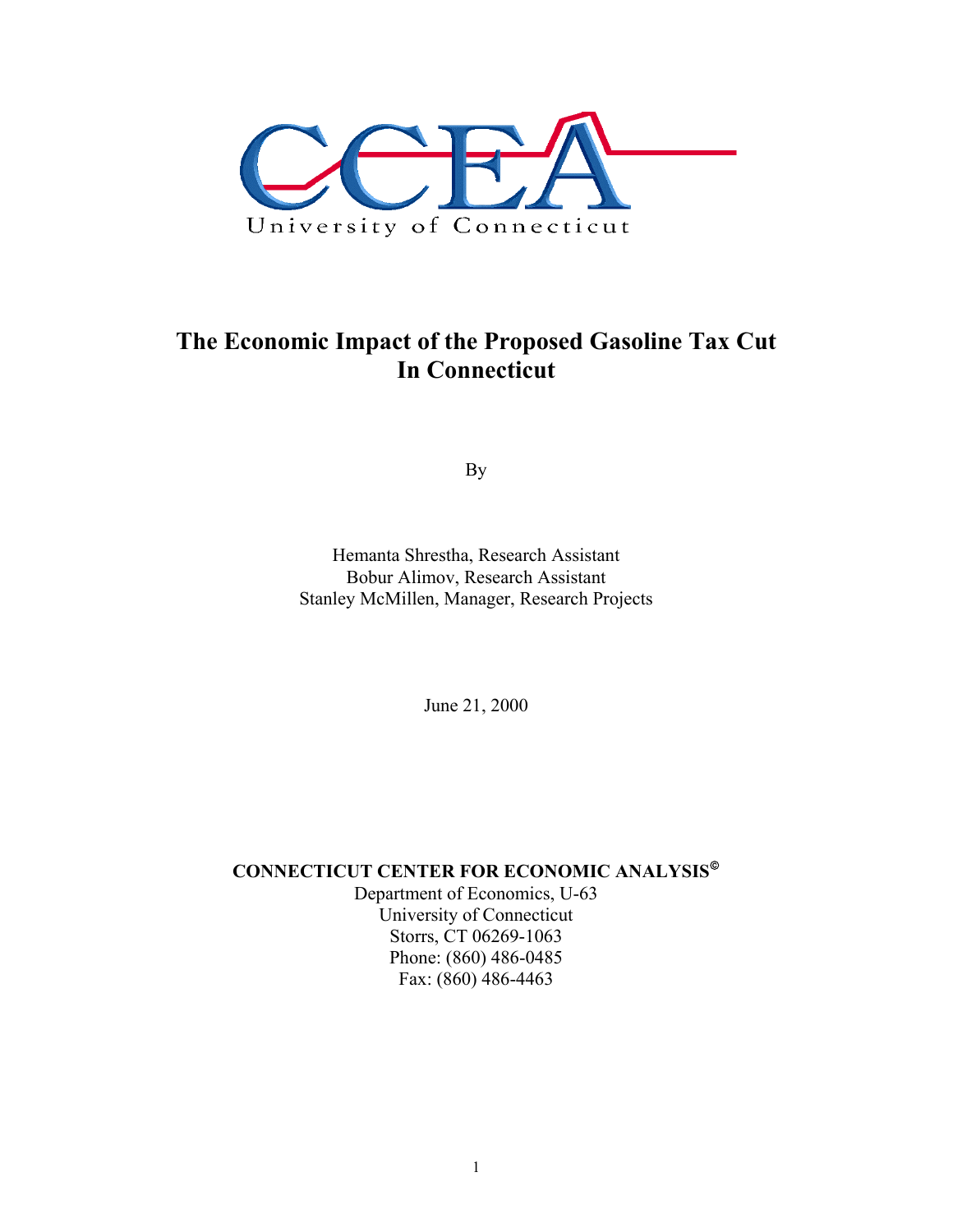#### **Introduction**

 This analysis estimates the effect of a decrease in the Connecticut gasoline excise tax financed by an increase in the State income tax on the Connecticut economy using the single-region (statewide) REMI input-output model. The REMI model is a sophisticated 53-sector replication of the state's economic structure, capable of projecting the economic impacts of various shocks up to the year 2035. Our objective is to measure the long run economic impact of the gasoline tax cut and personal income tax increase on the economy in terms of several key economic variables, including total employment, personal income and Gross State Product (GSP). The analysis looks at the impact over a period of eleven years (2000-2010).

### **Assumptions and Methodology**

This analysis examines several questions:

1. What is the impact of a gasoline tax cut on the state budget? What will be the loss in state tax revenue as a result of a gasoline tax cut in the unbalance budget case?

 $\mathcal{L}_\text{max}$  , and the contribution of the contribution of the contribution of the contribution of the contribution of the contribution of the contribution of the contribution of the contribution of the contribution of t

- 2. If we assume a balanced budget, what will be the size of the state income tax increase necessary to offset the loss in state revenue? What will be the long-run economic consequences of the gasoline tax cut and offsetting income tax increase on the whole state?
- 3. What will be the long-run economic impact in the case of the unbalanced budget?
- 4. Finally, is it worth it for the state to reduce the gasoline tax?

 We estimated the impact of the gasoline tax cut on the state budget based on a proposed 7 cents per gallon tax cut. Appendix 1 presents the data used in the model.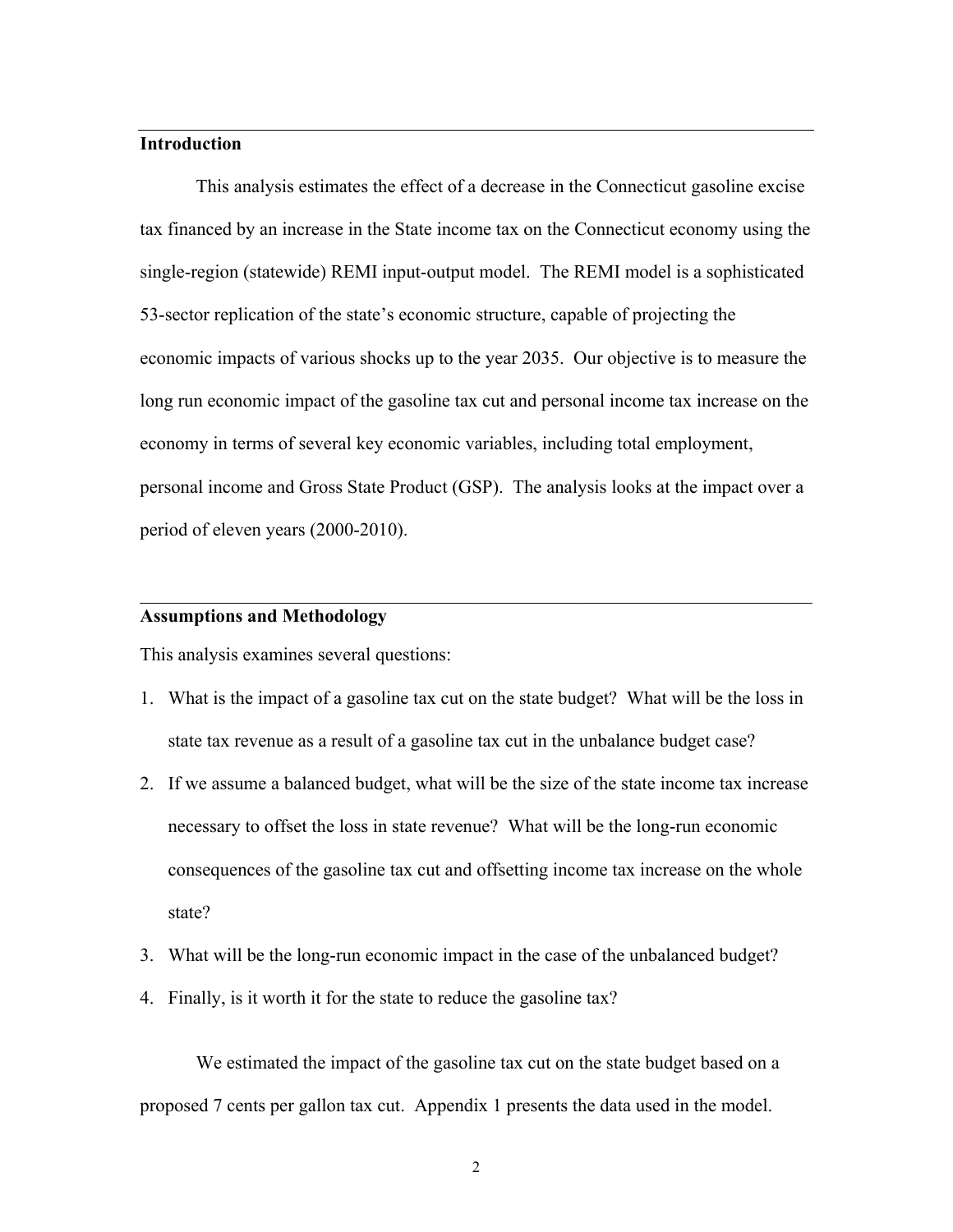Appendix 2 presents a detailed description of our econometric estimations. The model suggested the own price elasticity of gasoline consumption was –0.512975, and the income elasticity of gasoline consumption was 0.367797. Using these estimates we calculated a projected increase in gasoline consumption after the tax cut, which then allowed us to find that the projected net loss in gas tax revenue to the state is \$86.9 million.

 Under the model of a balanced budget, we propose that the loss in the revenue from gasoline tax cut is offset by an equivalent increase in personal income taxes. We model the reduction in the gasoline tax by adjusting the Consumer Expenditure Price Index in REMI by an equivalent dollar amount. We offset this loss of tax revenue by an increase in income tax by the same amount. Because the average marginal federal income tax rate is  $29\%$ <sup>1</sup>, the state income tax increase implies an increase in personal income tax of \$61.7 million (71% of \$86.9 million). In effect, the Federal government subsidizes state tax increases.

 To see the long-run effects of the gasoline tax cut under the balanced budget scenario, we employed the REMI model using the \$86.9 million reduction in gasoline prices and \$61.7 million increase in personal income taxes derived earlier in the report. Table 1 in Appendix 3 shows the results.

 Under the first model of an unbalanced budget, we capture the gasoline tax cut by reducing government expenditures on highways by \$86.9 million and adjusting the Consumer Expenditure Price Index in REMI by an equivalent dollar amount.<sup>2</sup> Table 2 in Appendix 3 shows the results of this model.

 $\overline{a}$ 

<sup>&</sup>lt;sup>1</sup> See "All Tax Cuts are Not Equal" by Fred V. Carstensen, *The Connecticut Economy*, Spring 1999, p. 8.  $\frac{2 \text{ WQ}}{2 \text{ WQ}}$  was revenues from the gasoline taxes for highway maintanance.

<sup>&</sup>lt;sup>2</sup> We use revenues from the gasoline taxes for highway maintenance.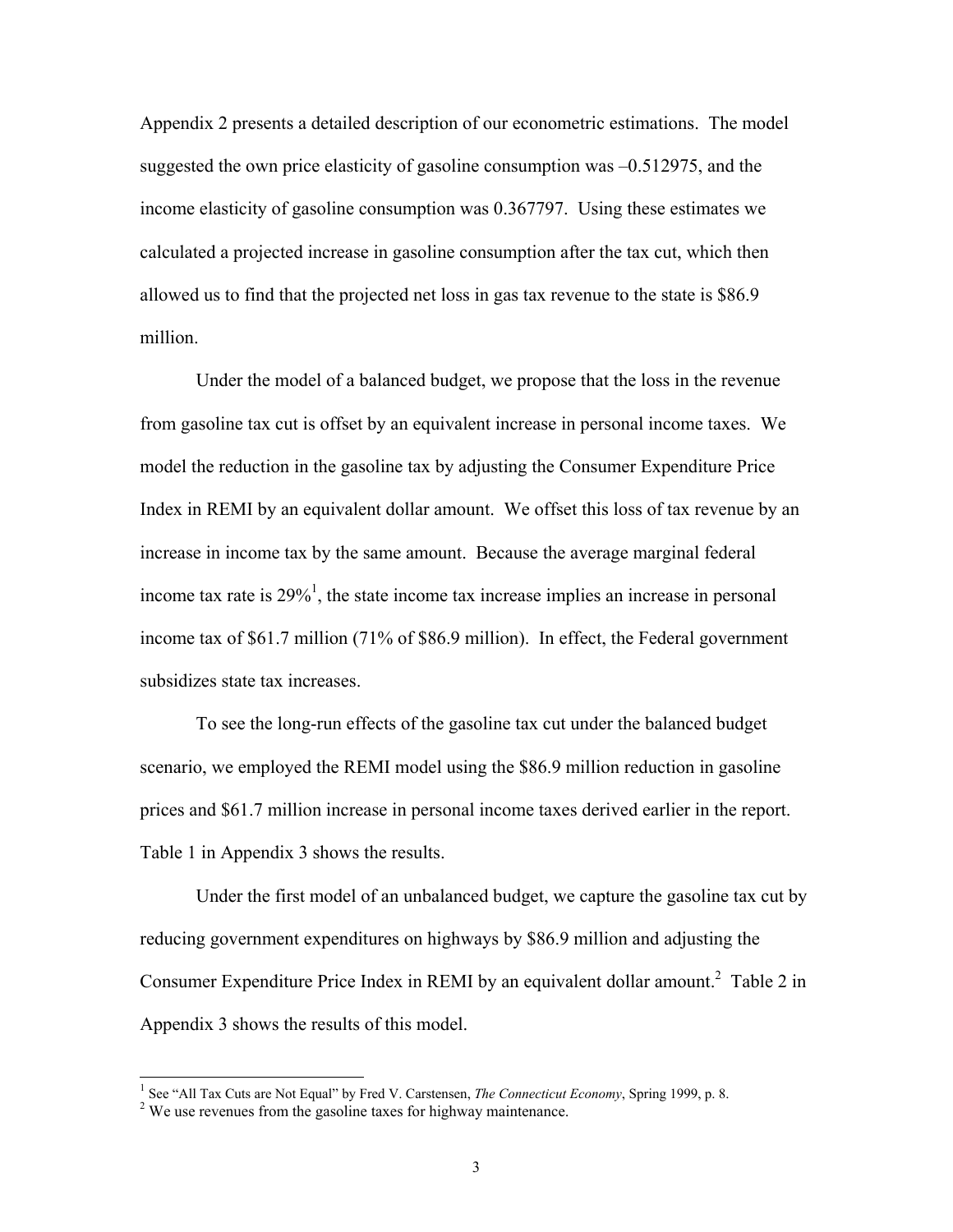The second model of an unbalanced budget assumes that the gasoline tax cut will be offset by internal reallocation of funds and stretching out some payments. In this scenario we adjust the Consumer Expenditure Price Index in REMI by \$86.9 million without any other changes in the budget. Table 3 in the Appendix 3 shows the results. In each case above the gas tax cut induces income and substitution effects because relative prices change. We expect substitution of Connecticut gas for nearby states' gas, because there are no material substitutes for gasoline. In the balanced budget case, the positive income effect of the gas price decrease matches somewhat the decrease in disposable income. In the unbalanced budget case, the income effect probably results in somewhat increased gas consumption perhaps manifested in SUV proliferation.

### **Results**

 $\overline{a}$ 

 The increase in the state income tax required to offset the proposed 7 cents per gallon gasoline tax cut can be achieved by an increase of the highest marginal tax rate from 4.5% to 4.5864%, which accounts for approximately \$53 in additional tax per year for an average taxpayer in Connecticut earning \$62,000 adjusted gross income. Assuming a conservative 20,000 miles per year for an average driver and 22 mpg for an average car, we get savings of approximately \$64 from the gasoline tax cut, which leaves an average taxpayer almost indifferent to the proposed change.<sup>3</sup>

 The tables in Appendix 3 summarize the REMI simulation results. The tables present five variables that measure the economic effects of impacts examined: gross state product (GSP), total employment, population, personal income, and real disposable

 $3$  For our purposes an average driver is an average taxpayer.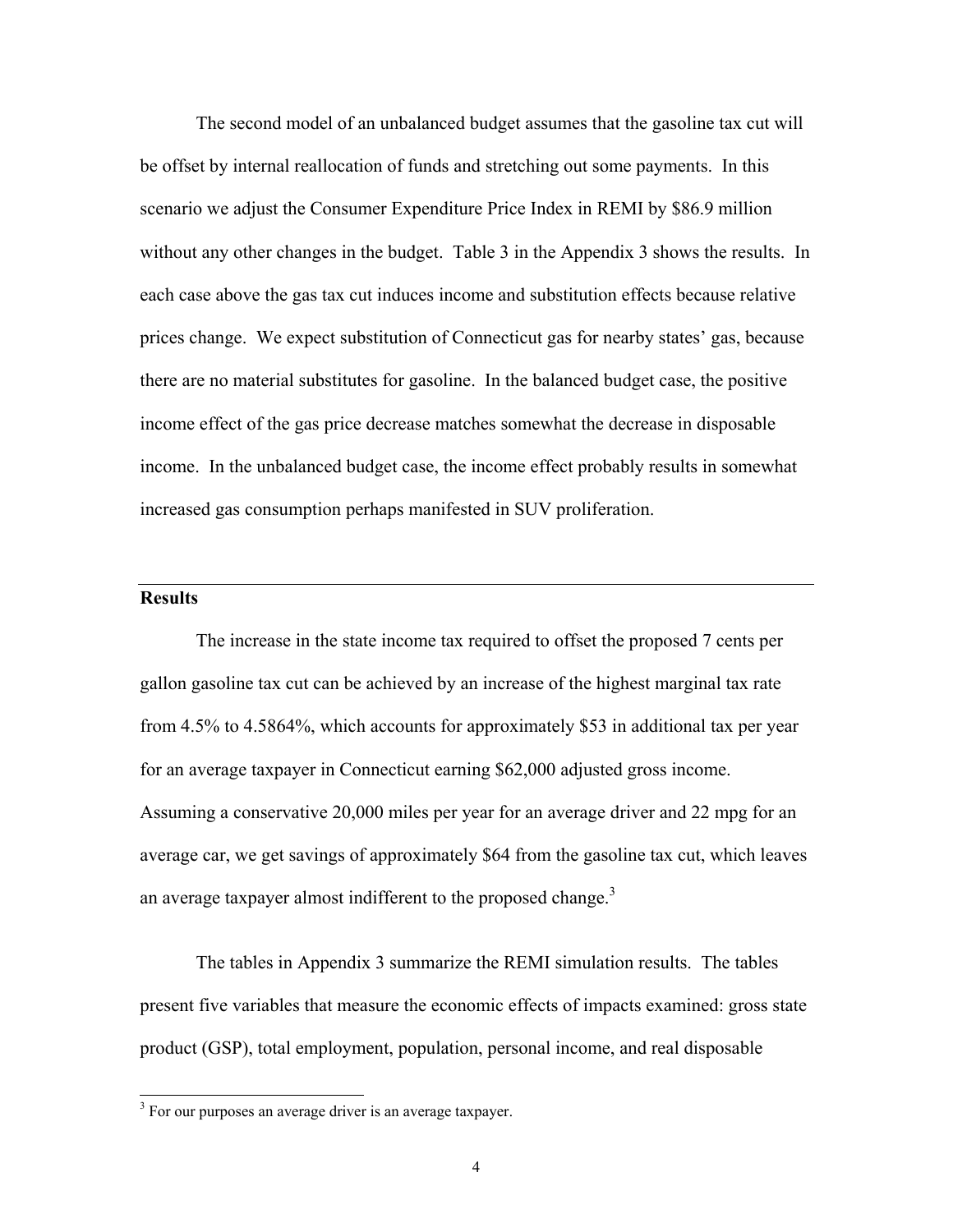personal income. The tables show an average of the annual increases (or decreases) of these aggregate levels that flow directly and indirectly from the proposed gasoline tax cut and income tax increase over eleven years, compared to the baseline (status quo) forecast of the Connecticut economy's performance. For example, the value for GSP in the second column of Table 1 indicates that, on average, there will be an increase in GSP of \$32.742 million per year over the REMI model's baseline forecast in the case of a 7 cents per gallon gasoline tax cut offset by an increase in state personal income taxes over 11 years.

 The results of our analysis show that although the proposed 7 cents per gallon gasoline tax cut may leave an average taxpayer indifferent, the state economy will definitely benefit from it. Our results are relatively conservative and slightly underestimate true economic impact on the economy, as they do not take into consideration the capture of additional gasoline consumers resulting from the decrease in Connecticut's relative gasoline prices compared to our three neighboring states (New York, Massachusetts, Rhode Island). We assume that the fundamental gasoline price is the same in the four states and differences are due only to state taxes. The total state tax in each state is: 29.8 cpg for New York, 21.5 cpg for Massachusetts, 28 cpg for Rhode Island, compared to 35.3 cpg (32 cpg excise tax and 3.3 cpg  $-5\%$  gross earnings tax collected at wholesale) for Connecticut before the cut. After the reduction in Connecticut, the relative price is only substantially different for Massachusetts. We assume that Connecticut residents formerly going to New York or Rhode Island to buy gasoline will now be indifferent and probably buy their gasoline in Connecticut. People who formerly bought their gas in Massachusetts will likely continue to do so because

5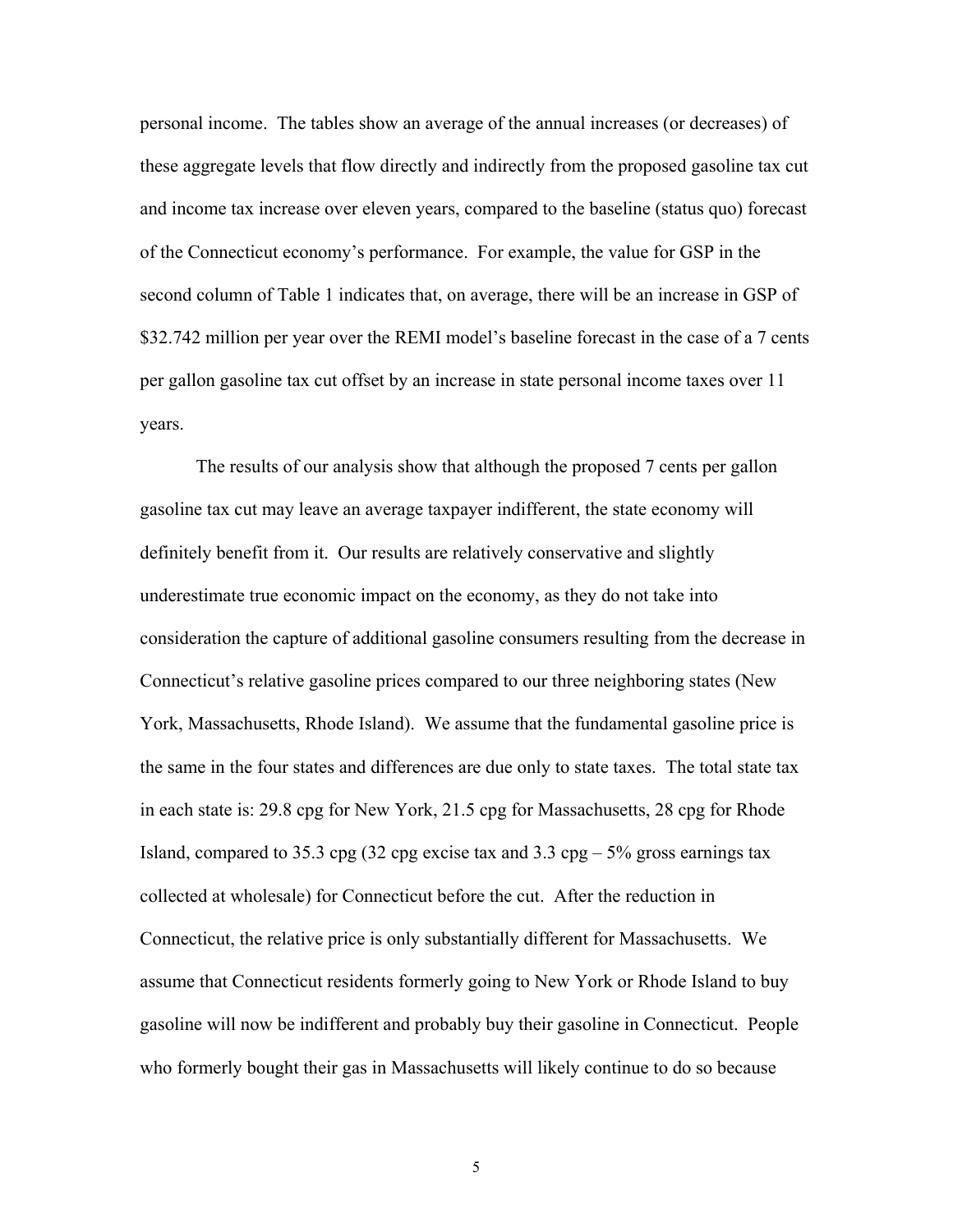there is still some benefit to do so and habitual behavior is slow to change without substantial incentive. We assume that people in southwestern Connecticut did not travel to New York to buy gas, because of their high opportunity cost, and therefore the cut will not change their behavior much. We estimate that wealthy people will benefit less than poorer people will gain from this proposed policy change.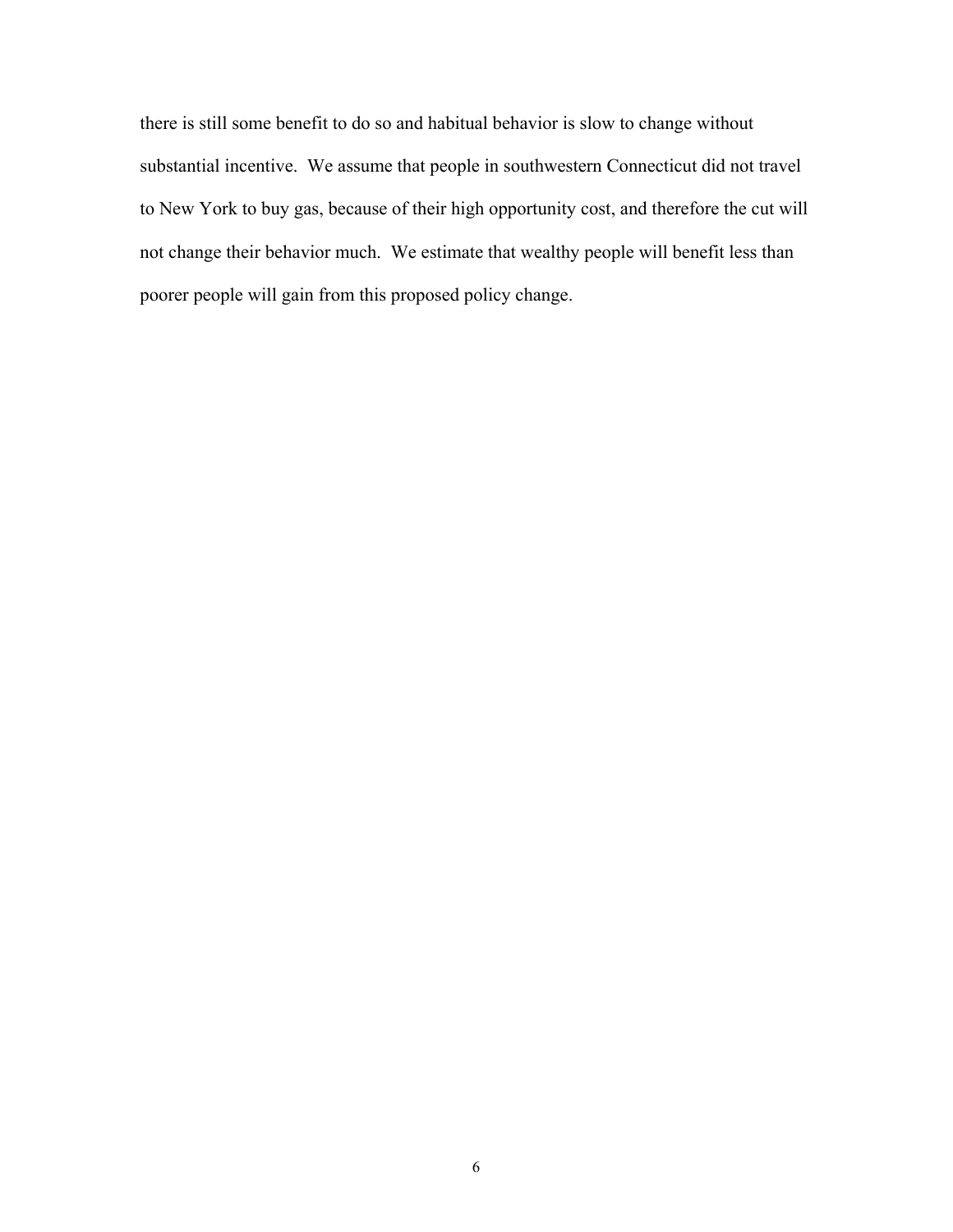#### **Appendix 1 Data on gasoline consumption, gasoline prices and income per capita in the State of Connecticut**

| Year          | Consumption | Price of | Income     |
|---------------|-------------|----------|------------|
|               | of gasoline | gasoline | per capita |
| <b>Jul-93</b> | 111,388,111 | 1.2344   | 31,206.32  |
| Aug-93        | 109,152,965 | 1.2277   | 31,321.73  |
| Sep-93        | 105,786,180 | 1.2301   | 31,453.01  |
| Oct-93        | 108,883,889 | 1.2295   | 31,774.49  |
| Nov-93        | 104,397,677 | 1.2449   | 31,806.73  |
| Dec-93        | 110,924,341 | 1.2355   | 31,724.06  |
| Jan-94        | 98,650,325  | 1.2473   | 31,244.99  |
| Feb-94        | 91,796,576  | 1.2622   | 31,143.64  |
| Mar-94        | 104,829,696 | 1.2541   | 31,138.51  |
| Apr-94        | 104,432,182 | 1.2678   | 31,368.66  |
| May-94        | 110,780,108 | 1.2594   | 31,451.68  |
| Jun-94        | 111,774,989 | 1.2592   | 31,526.63  |
| Jul-94        | 112,092,781 | 1.2718   | 31,546.51  |
| Aug-94        | 113,791,424 | 1.2612   | 31,640.56  |
| Sep-94        | 106,315,991 | 1.2340   | 31,761.78  |
| Oct-94        | 115,838,038 | 1.2327   | 31,966.92  |
| Nov-94        | 106,479,636 | 1.2402   | 32,099.93  |
| Dec-94        | 114,338,786 | 1.2823   | 32,217.55  |
| Jan-95        | 106,639,453 | 1.3083   | 32,335.59  |
| Feb-95        | 99,300,912  | 1.3101   | 32,410.59  |
| Mar-95        | 110,447,201 | 1.3106   | 32,458.34  |
| Apr-95        | 108,195,550 | 1.3402   | 32,413.11  |
| May-95        | 116,321,562 | 1.3425   | 32,455.69  |
| <b>Jun-95</b> | 116,342,333 | 1.3181   | 32,520.34  |
| <b>Jul-95</b> | 113,261,543 | 1.3160   | 32,629.35  |
| Aug-95        | 118,559,940 | 1.3235   | 32,721.42  |
| Sep-95        | 109,190,351 | 1.3373   | 32,818.84  |
| Oct-95        | 113,873,780 | 1.3387   | 32,912.60  |
| <b>Nov-95</b> | 109,518,115 | 1.3410   | 33,027.49  |
| Dec-95        | 109,537,301 | 1.3466   | 33,154.49  |
| Jan-96        | 99,616,316  | 1.3497   | 33,315.61  |
| Feb-96        | 97,617,365  | 1.3505   | 33,450.32  |
| Mar-96        | 102,542,153 | 1.3701   | 33,580.63  |
| Apr-96        | 101,657,207 | 1.3883   | 33,707.59  |
| May-96        | 114,627,345 | 1.3444   | 33,828.34  |
| Jun-96        | 112,436,106 | 1.3358   | 33,943.90  |

| Year                       | Consumption Price of |          | Income           |
|----------------------------|----------------------|----------|------------------|
|                            | of gasoline          | gasoline | per capita       |
| <b>Jul-96</b>              | 114,065,956          | 1.3378   | 34,065.24        |
| $\overline{\text{Aug-96}}$ | 118,339,648          | 1.3553   | 34,162.24        |
| $Sep-96$                   | 106,446,676          | 1.3619   | 34,245.83        |
| Oct-96                     | 112,605,893          | 1.3924   | 34,272.23        |
| <b>Nov-96</b>              | 104,987,894          | 1.3920   | 34,361.90        |
| Dec-96                     | 105,761,266          | 1.3812   | 34,471.02        |
| Jan-97                     | 100,045,880          | 1.3774   | 34,640.04        |
| Feb-97                     | 90,527,725           | 1.3704   | 34,757.77        |
| Mar-97                     | 101,563,898          | 1.3744   | 34,864.65        |
| Apr- $97$                  | 103,637,399          | 1.3650   | 34,954.58        |
| $May-97$                   | 115,823,620          | 1.3699   | 35,044.31        |
| $Jun-97$                   | 111,670,034          | 1.3605   | 35,127.74        |
| <b>Jul-97</b>              | 118,812,557          | 1.3287   | 35,143.08        |
| Aug-97                     | 115,357,070          | 1.3905   | 35,260.28        |
| Sep-97                     | 104,999,775          | 1.3247   | 35,417.55        |
| Oct-97                     | 110,111,841          | 1.3195   | 35,700.65        |
| <b>Nov-97</b>              | 105, 177, 798        | 1.3430   | 35,873.71        |
| Dec-97                     | 110,564,687          | 1.3366   | 36,022.51        |
| Jan-98                     | 100,068,567          | 1.3374   | 36,139.61        |
| Feb-98                     | 92,837,524           | 1.3534   | 36,245.45        |
| Mar-98                     | 104,242,838          | 1.3580   | 36,332.60        |
| Apr-98                     | 106,006,817          | 1.3550   | 36,336.65        |
| $May-98$                   | 116,608,802          | 1.3481   | 36,434.73        |
| <b>Jun-98</b>              | 113,571,657          | 1.3611   | 36,562.42        |
| <b>Jul-98</b>              | 124,759,831          | 1.3333   | 36,724.97        |
| Aug-98                     | 120,555,513          | 1.3063   | 36,907.97        |
| $Sep-98$                   | 114,202,166          | 1.3088   | 37,116.65        |
| Oct-98                     | 116,569,613          | 1.3113   | 37,483.85        |
| <b>Nov-98</b>              | 109,242,880          | 1.3257   | 37,644.30        |
| Dec-98                     | 118,044,513          | 1.3561   | 37,730.81        |
| Jan-99                     | 103,353,663          | 1.3631   | 37,585.69        |
| Feb-99                     | 98,512,878           | 1.3687   | 37,642.62        |
| Mar-99                     | 114,970,435          | 1.3391   | 37,743.90        |
| Apr-99                     | 114,693,726          | 1.3195   | 37,945.80        |
| May-99                     | 122,401,959          | 1.3025   | 38,093.57        |
| <b>Jun-99</b>              | 123,428,715          |          | 1.3185 38,243.49 |

Note: The data has been deflated by the Connecticut CPI.

Source: The data on gasoline consumption was provided by the State of Connecticut Department of Revenues Services.

The data on gasoline prices was provided by the Hartford office of AAA.

The data on income per capita was generated using the data from the Survey of Current Business by Bureau of Economic Analysis.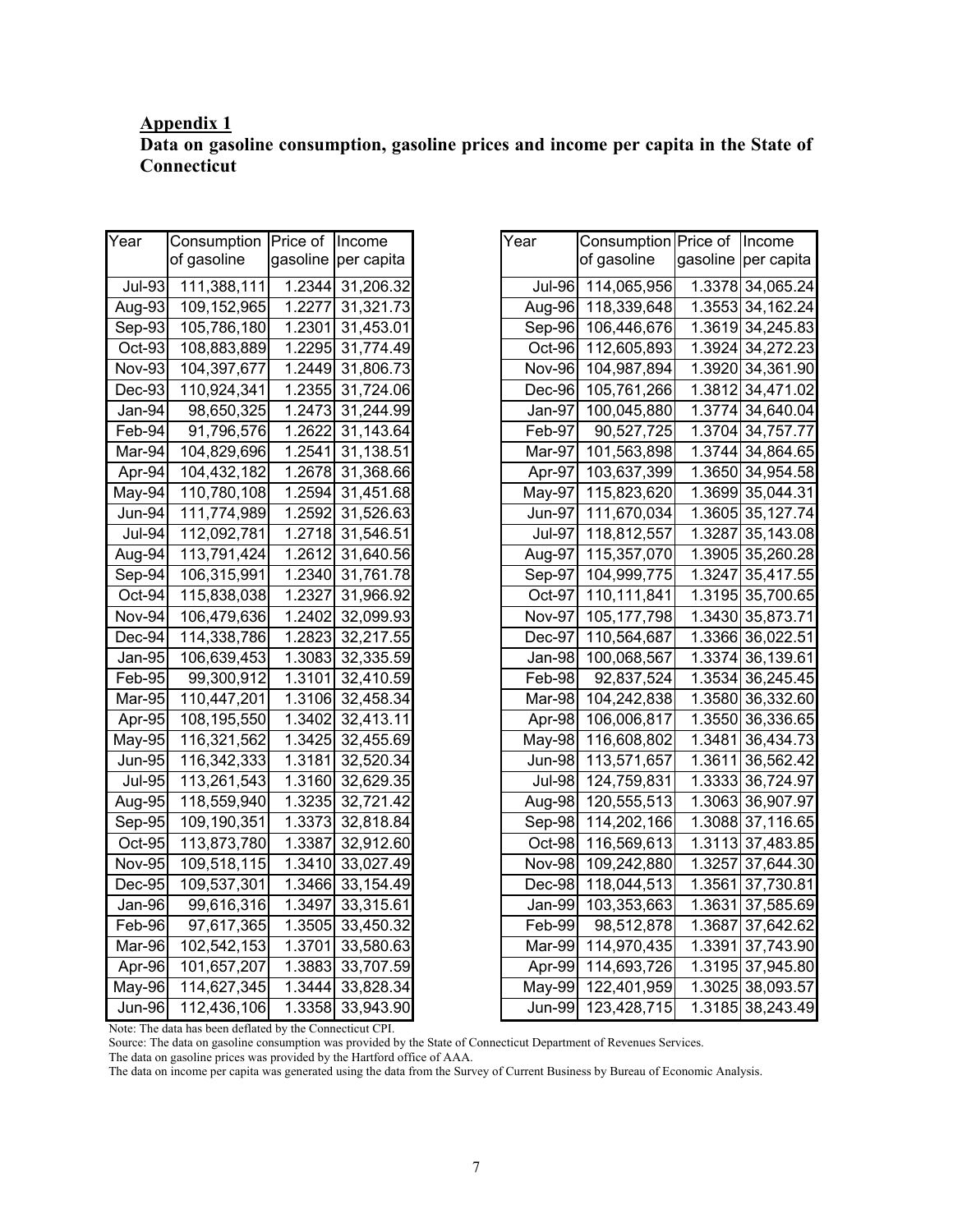### **Appendix 2**: **Estimation of the change in the state gasoline tax revenues:**

Part 1. Estimation of price elasticity and income elasticity of gasoline consumption.

We constructed the following model for gasoline consumption:

 $I_t$  = deseasonalized real income per capita  $P_t$  = deseasonalized real price of gasoline  $C_t$  = deseasonalized consumption of gasoline where  $v_t = \rho v_{t-1} + \varepsilon_t$  and  $\varepsilon_t$  is  $iid(0, \sigma_s^2)$  $\ln C_t = \alpha_0 + \alpha_1 \ln P_t + \alpha_2 \ln I_t + v_t$  $v_t = \rho v_{t-1} + \varepsilon_t$  and  $\varepsilon_t$  is  $iid(0, \sigma_s^2)$ 

The model gives the following results:

 $Ep$  = price elasticity of gasoline consumption =  $-0.512975$  (t:  $-1.736$ )

 $Ei =$  income elasticity of gasoline consumption =  $0.367797$  (t: 2.21)

 $R^2 = 0.663$ , DW = 1.64, = 0.644

**Part 2.** Estimation of the change in consumption of gasoline as a result of a gasoline tax

cut.

 $P_{1999}$  = average price for 1998-1999 fiscal year = 1.3294.

 $\Delta P = -0.07$ 

### **Then the percentage change in gasoline price is**

 $\% \Delta P = \Delta P / P_{1999} = -0.052655$ 

Then we find the percentage change in gasoline consumption as a result of a change in

gasoline price:

 $\% \triangle Cp = Ep * \% \triangle P = 0.02701$ 

Now we find the predicted change in gasoline consumption as a result of a direct change

in gasoline price:

 $\Delta$ Cp = % $\Delta$ Cp \* C<sub>1999</sub> = 37,293,676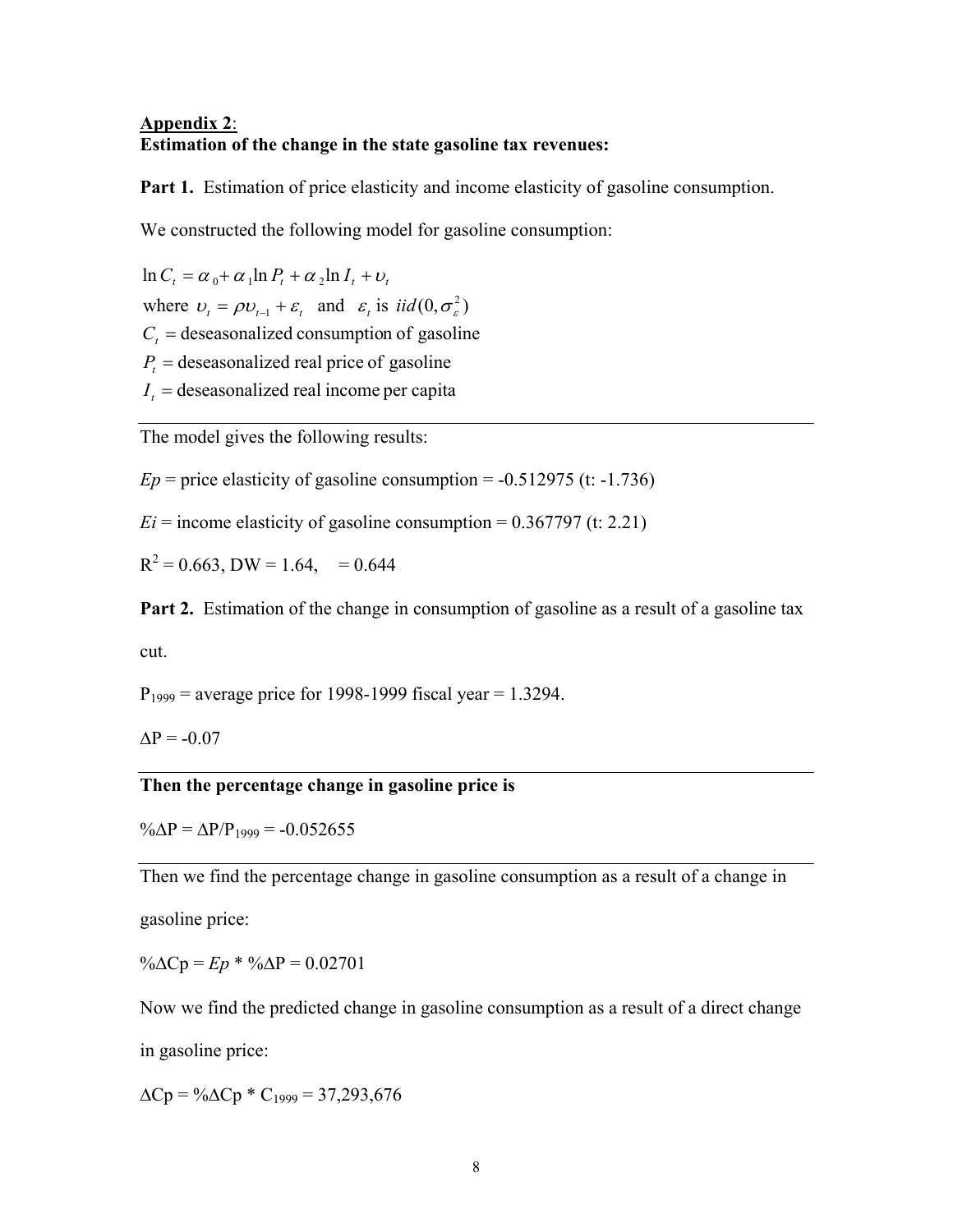where  $C_{1999}$  = cumulative gasoline consumption for 1998-1999 fiscal year =

1,380,735,892

The examination of income per capita series suggests that they have a linear trend with the slope of 1.003283.

Therefore, the predicted percentage change in income per capita is

 $\% \Delta I = 0.003283$ 

Then we find the percentage change in gasoline consumption as a result of a predicted change in income per capita:

%∆Ci = *Ei* \* %∆I = 0.0012075

Now we find the predicted change in gasoline consumption as a result of a predicted change in income per capita:

 $\Delta$ Ci = % $\Delta$ Ci \* C<sub>1999</sub> = 1,667,208

Then the total predicted change in gasoline consumption is:

 $\Delta C = \Delta Cp + \Delta Ci = 38,960,884$ 

Part 3. Estimation of the change in state gasoline tax revenues.

$$
\Delta TR_t = C_t \tau_t - C_{t-1} \tau_{t-1} = \Delta C_t \tau_t + C_{t-1} \Delta \tau_t
$$

Therefore,

 $\triangle$ TR = 38,960,884 \* 0.25 – 1,380,735,892 \* (-0.07) = -\$86,911,291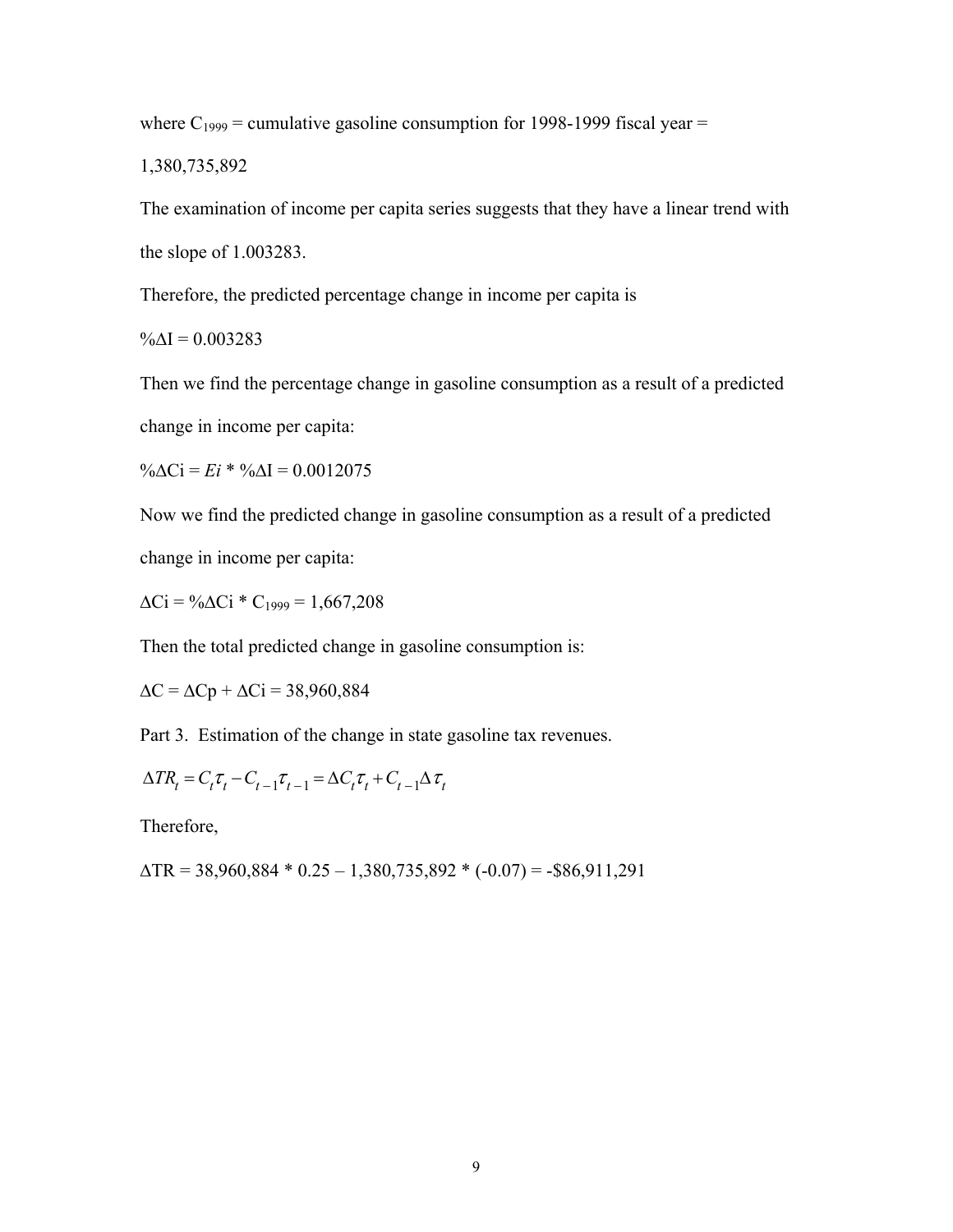## **Appendix 3: REMI Simulation Results**

**Table 1. Annual average changes in selected economic variables from 7cpg decrease in gasoline tax financed by an increase in personal state income tax (2000-2010).** 

|                                             | Annual  |
|---------------------------------------------|---------|
|                                             | Average |
| <b>Employment (Units)</b>                   | 739     |
| <b>GRP (Mil. 92\$)</b>                      | 35.467  |
| Personal Income (Mil. Nominal \$)           | 23.764  |
| Real Disposable Personal Income (Mil. 92\$) | 53.087  |
| <b>Population (Units)</b>                   | 1104    |

**Table 2. Annual average changes in selected economic variables from 7cpg decrease in gasoline tax under the non-balanced state budget assumption with a decrease in government expenditures (2000-2010).** 

|                                             | Annual  |  |
|---------------------------------------------|---------|--|
|                                             | Average |  |
| <b>Employment (Units)</b>                   | 581     |  |
| <b>GRP (Mil. 92\$)</b>                      | 32.742  |  |
| Personal Income (Mil. Nominal \$)           | 6.826   |  |
| Real Disposable Personal Income (Mil. 92\$) | 103.438 |  |
| <b>Population (Units)</b>                   | 1978    |  |